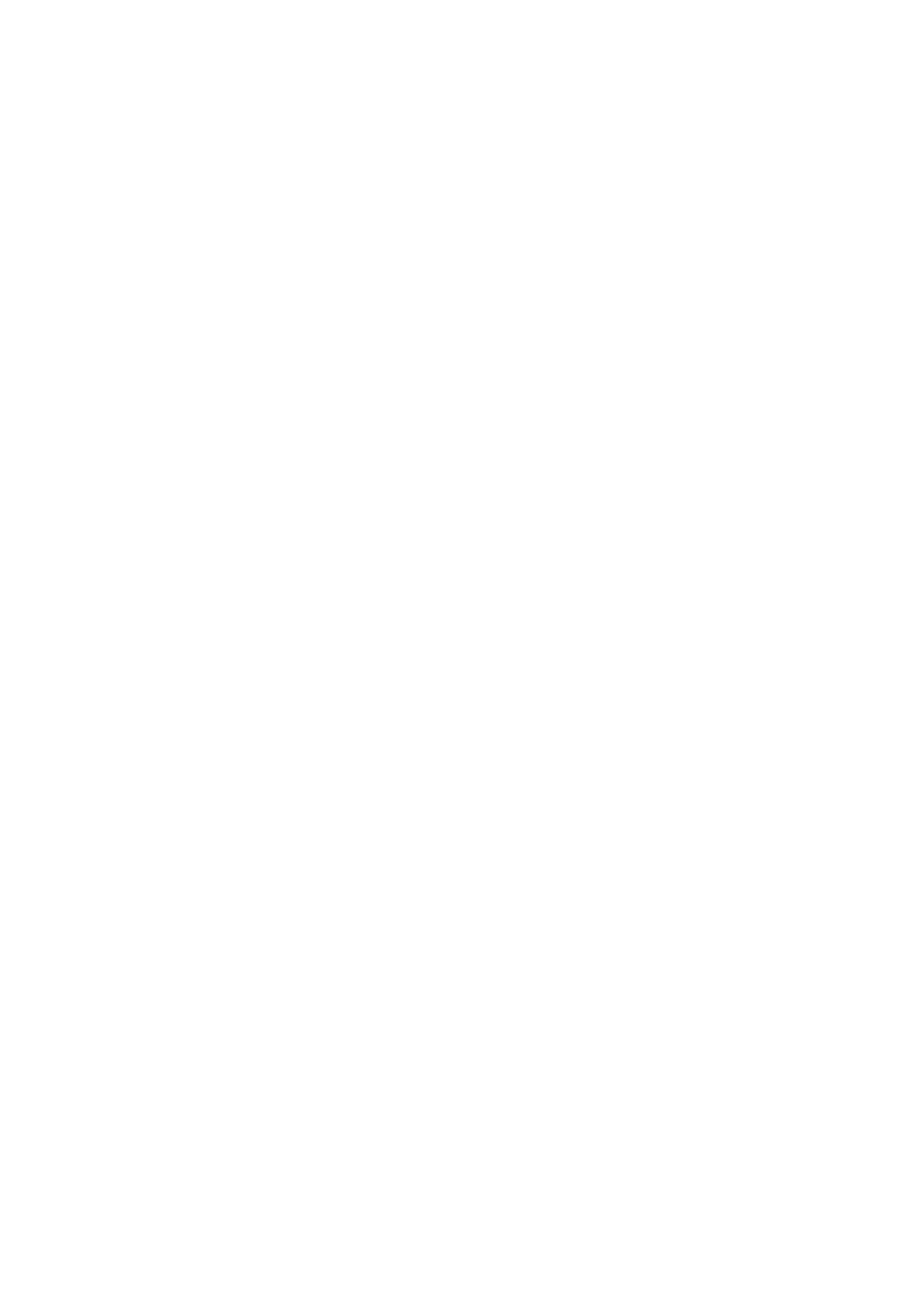## **Our Company**

## Who we are

Sinil E&C is an engineering and energy saving consulting company.

It commenced operation in 1997. The company has carried out energy efficiency services such as energy audit, ESCO, T.A.B & commissioning, climate change strategy consulting, also system design & supervision services of building equipment, electrical equipment, fire fighting equipment on industrial/ educational/ business facilities.



## Organization Chart

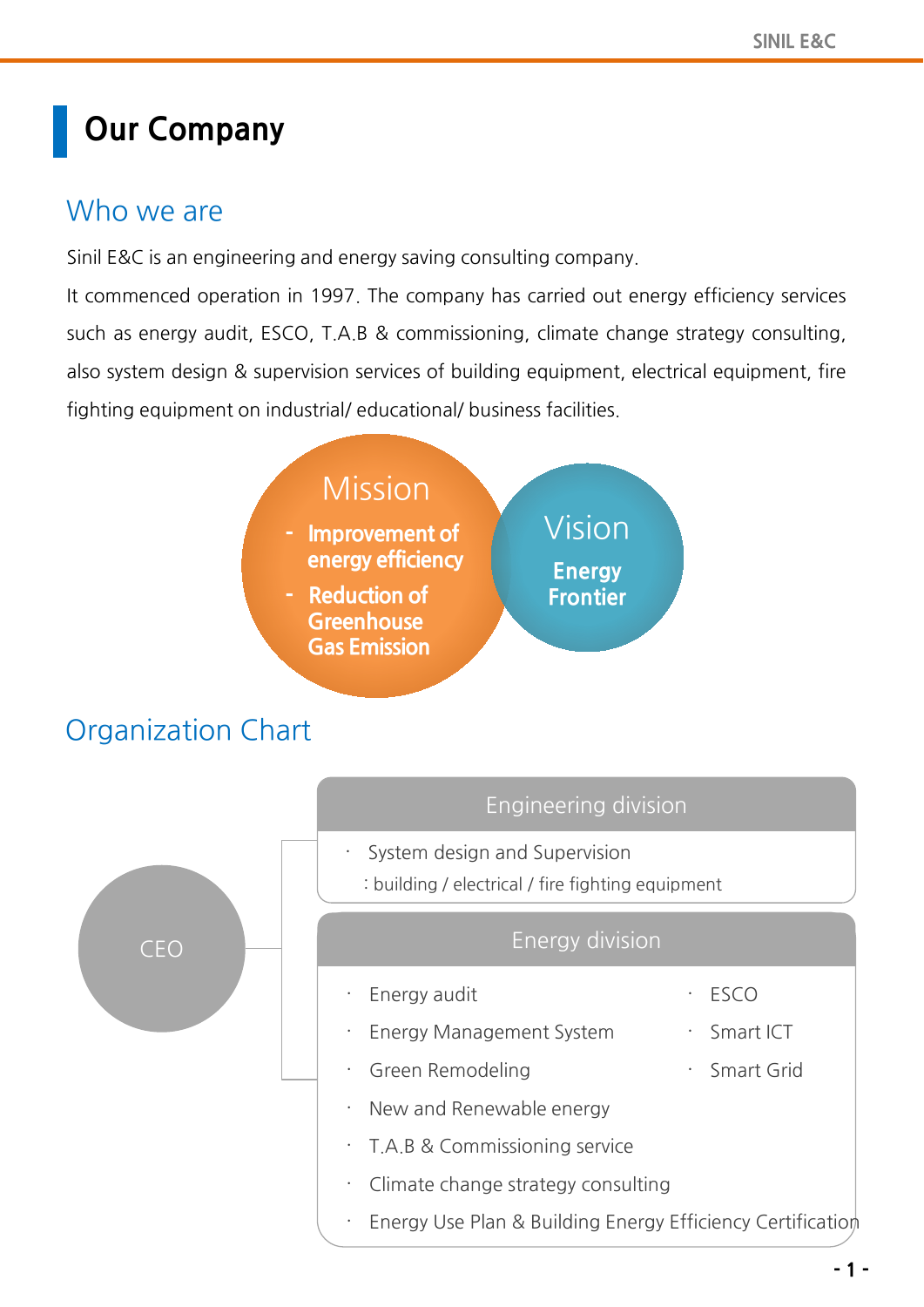

## **Engineering division**

## Our Business

We carefully consider the efficiency of the building equipment system and safety in order to offer a comfortable and pleasant environment to building users.

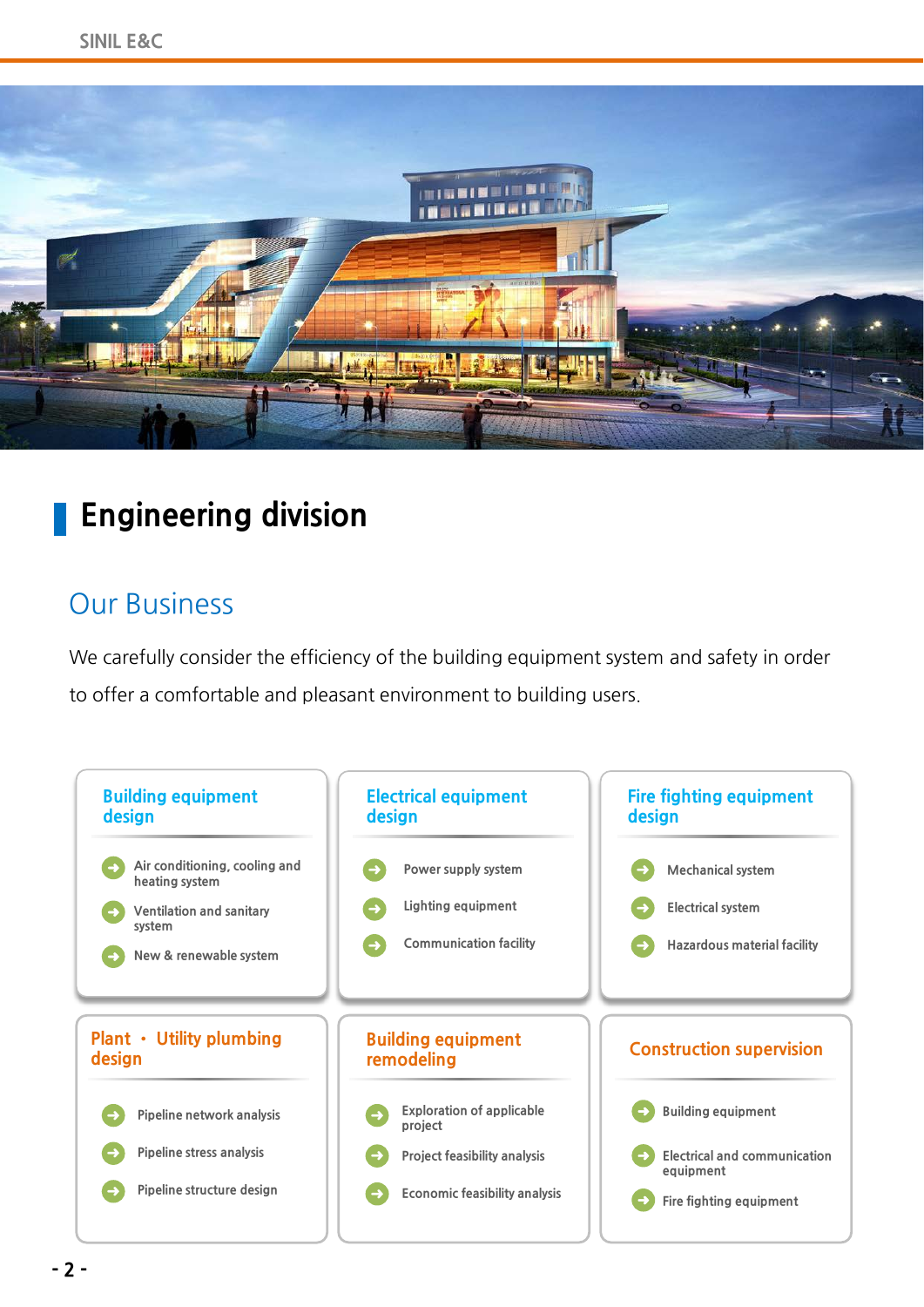

## Major Accomplishment

#### **● Industrial facilities**

- CHINA ZPSS STS EXPANSION PROJECT Mechanical System Design
- Vietnam POSCO Special Steel Minimill Mechanical System Design
- Brazil CSP Integrated SteelWorks Mechanical System Design

#### **● General buildings**

- Hotel Inter-Burgo EXCO Equipment System Design
- IAAF World Championships Daegu 2011 Stadium Electrical System Design and Inspection
- Daegu Textile Complex Mechanical System Design
- KNU Biotechnology building 2 Mechanical System Design
- SK Leader's View residential and commercial complex Mechanical / Electrical System

#### Design and Supervision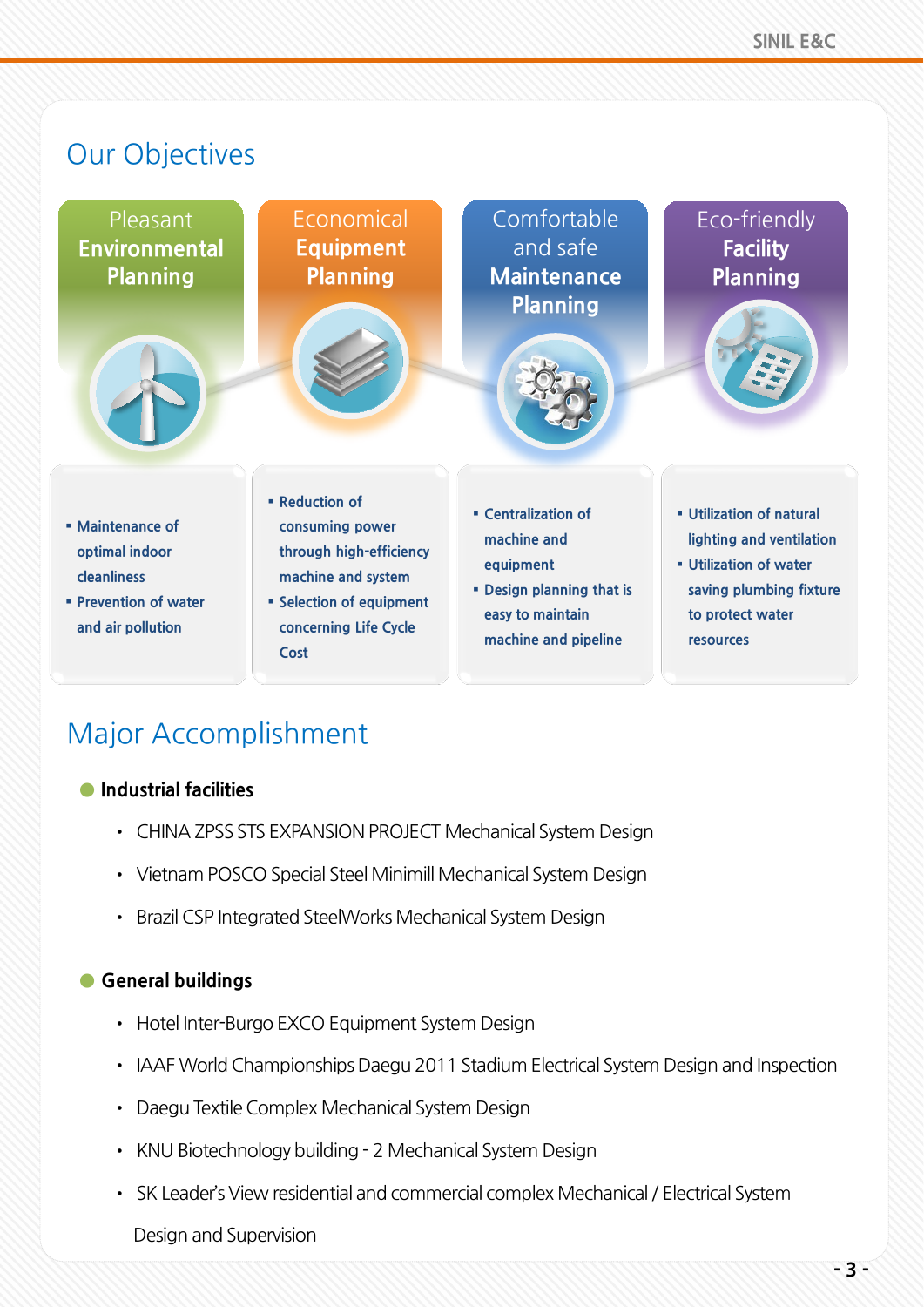

## **Energy Division**

### Our Business

Energy division performs services on new & renewable energy, energy efficiency consulting, climate change strategy consulting and T.A.B & commissioning for the reduction of energy consumption and greenhouse gas emission.



### New & Renewable Energy

Sinil E&C was selected as the company to carry out a government project since 2010 which supports a portion of the installation charge of new and renewable energy facilities to distribute those facilities widely. We cover whole procedures from system design of facility application to construction.

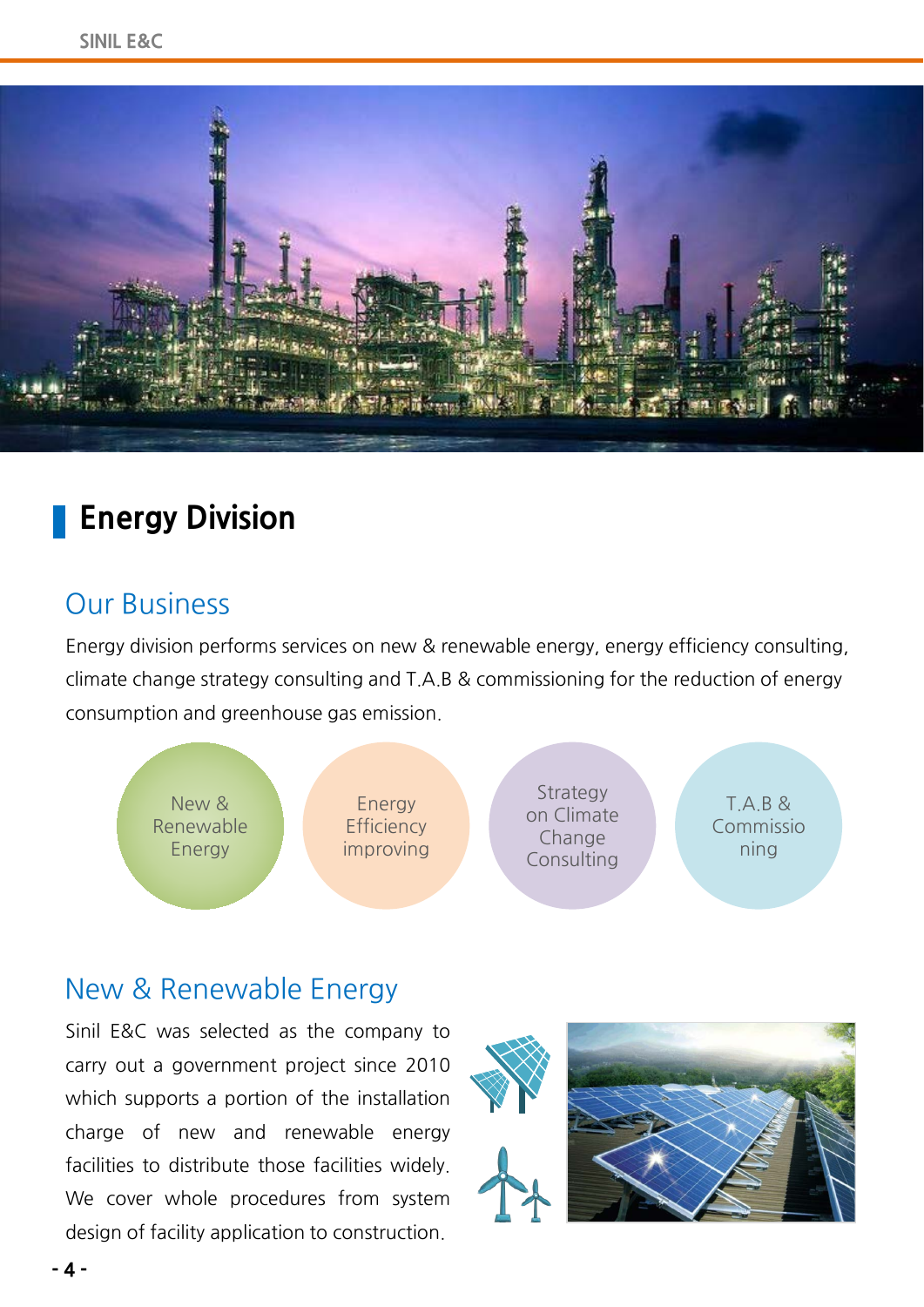## Energy Efficiency Improvement Services



#### BEMS/FEMS Construction Support Project

Building/Factory Energy Management System(BEMS/FEMS) developed to enhance energy efficiency in operating buildings and factories by monitoring and analyzing the energy consumption.



#### Energy Management System(EnMS) Support Project

Energy Management System is a standardized energy management system. It standardizes activities of the entire members of an organization to save energy and enhance energy efficiency in a systemic and continuous way.



#### Green Remodeling service

Sinil E&C offers energy audit for aged buildings to find the energy loss factors and improve energy performances by green remodeling. It provides a pleasant environment to resident and enhance the value of buildings.



#### Energy Audit & ESCO (Energy Service Company) service

Energy audit helps energy-intensive companies to discover energy savings potential and take optimal measures to raise energy efficiency. The ESCO Program provides financial support to business that retrofit energy facilities and guarantee the ensuing effect.



#### Energy Use Plan Consulting

Sinil E&C's energy use plan consulting helps public or private parties who are planning land development before construction.



#### Building Energy Efficiency Certification

New and existing buildings of all purposes are certified for 10 different grades for their energy performance, based on their performance in energy usage and carbon emission to promote high efficiency buildings.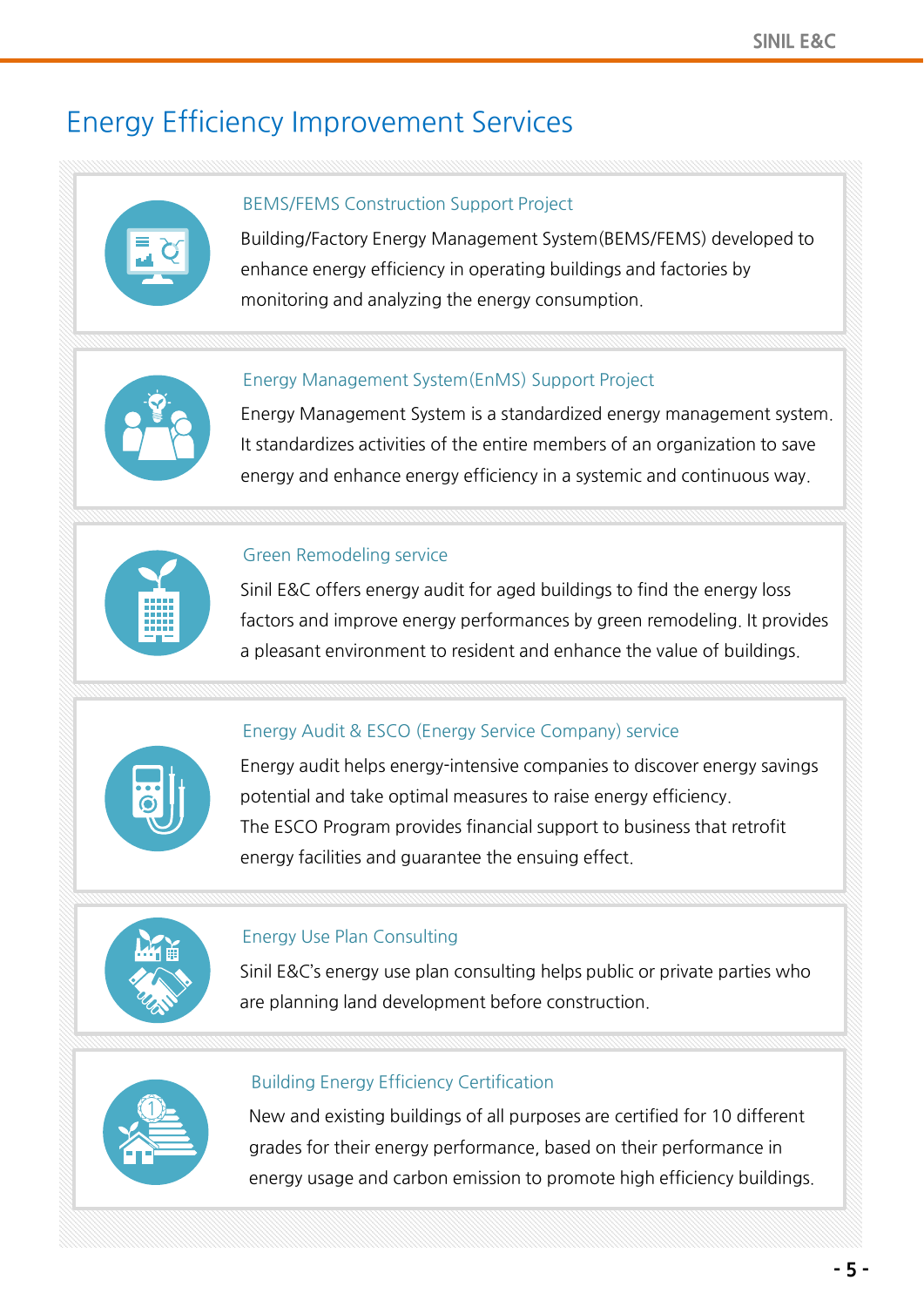## Strategy on the Climate Change Consulting

With the importance of the reduction of greenhouse gas(GHG) become more and more significant globally, a variety of efforts to implement a mandatory reduction target by the Climatic Change Convention has been involved.

Korea Government also implement GHG and Energy Target Management Scheme for energy intensive businesses since 2012 to respond the international reduction demand. Sinil E&C provides total-service for corporations to effectively achieve the reduction target of energy usage and GHG emission; guideline for inventory establishment, calculation of the quantity of GHG emissions and reduction and submission of statement and allocation form.



## T.A.B & Commissioning

T.A.B(Testing, Adjusting and Balancing) are the three major steps used to achieve proper operation of heating, ventilation, and air conditioning systems.

Our T.A.B specialist performs air and hydronic measurements on the heating, ventilation, and air conditioning systems and adjusts the flows as required to achieve optimum performance of the building environmental equipment. Also we provide a written report which summarizes the testing and balancing and notes any deficiencies found during the T.A.B work.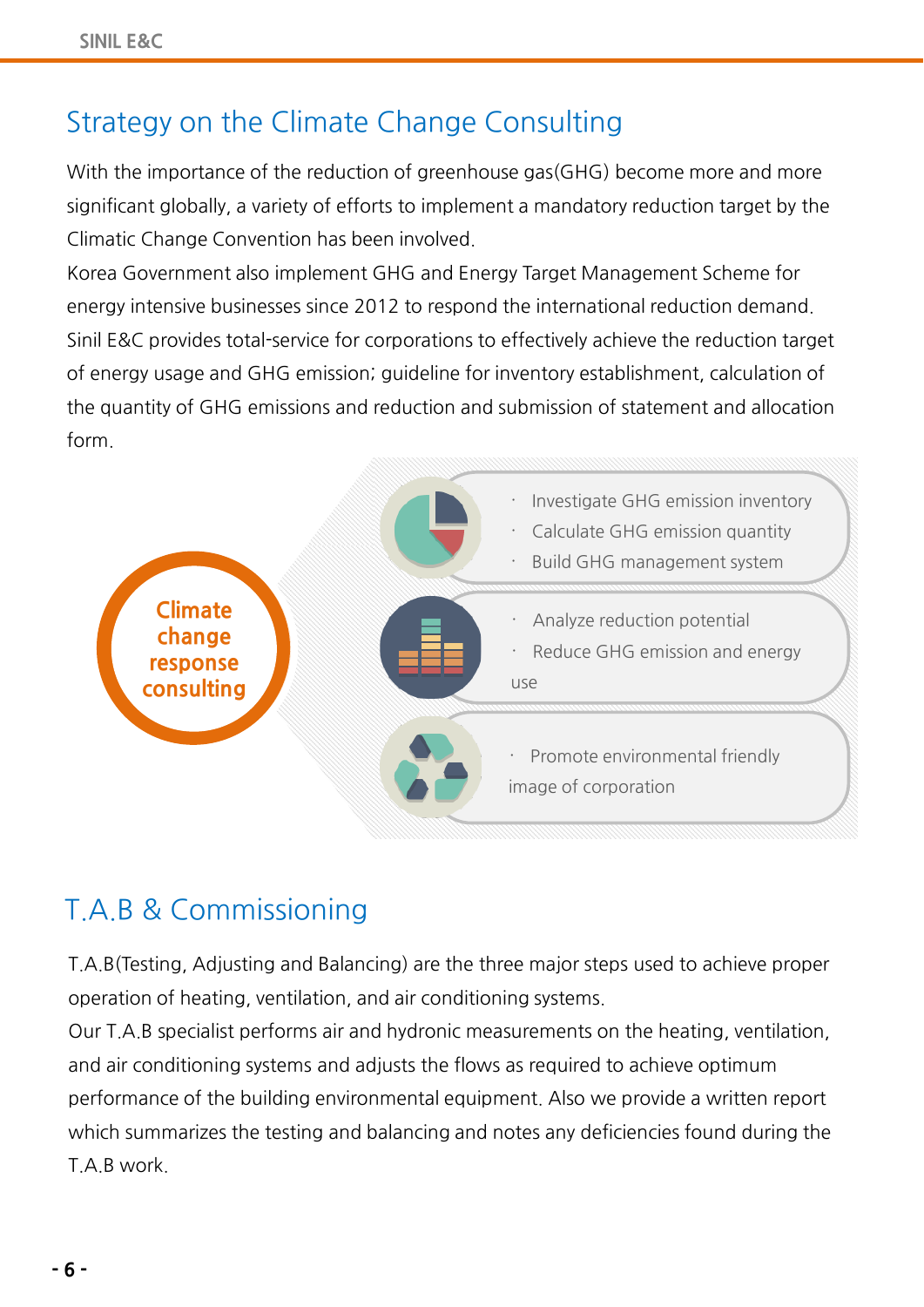## Major Accomplishment

- **●** New & Renewable Energy
	- Gyeongbuk Cultural Content Promotion Center
	- A million household Green Home supply project since 2010

#### **●** Energy Efficiency Improving Service

- DAS Corp. (automotive part manufacturing facility) EMS building project
- KUNHWA-TRELLEBORG Corp. ICT Energy management system
- KCC Corp. Cheon-an factory Energy audit
- Kyungpook national university hospital energy audit
- PAVCO Co., Ltd. Waste heat recovery heat exchanger
- TK CHEMICAL Corp. Su-ji factory high speed turbo blower

#### ● Strategy on the Climate Change Consulting

- SEOHAN ENP Corp. establish inventory, statement, monitoring plan, allocation form
- PACIFIC METALS Corp. establish inventory, statement, monitoring plan, allocation form
- DELKOR Corp. establish inventory,, statement, action plan, performance report
- Ulsan Metropolitan City Hall establish inventory, statement, action plan, performance

report

#### **●** T.A.B & Commissioning

- Daegu Trade Hall T.A.B Service
- Korea Institute of Brain Science T.A.B service
- Korea Institute for Robot industry advancement T.A.B Service
- POSCO Synthetic natural tatural gas(SNG) Plant T.A.B Service